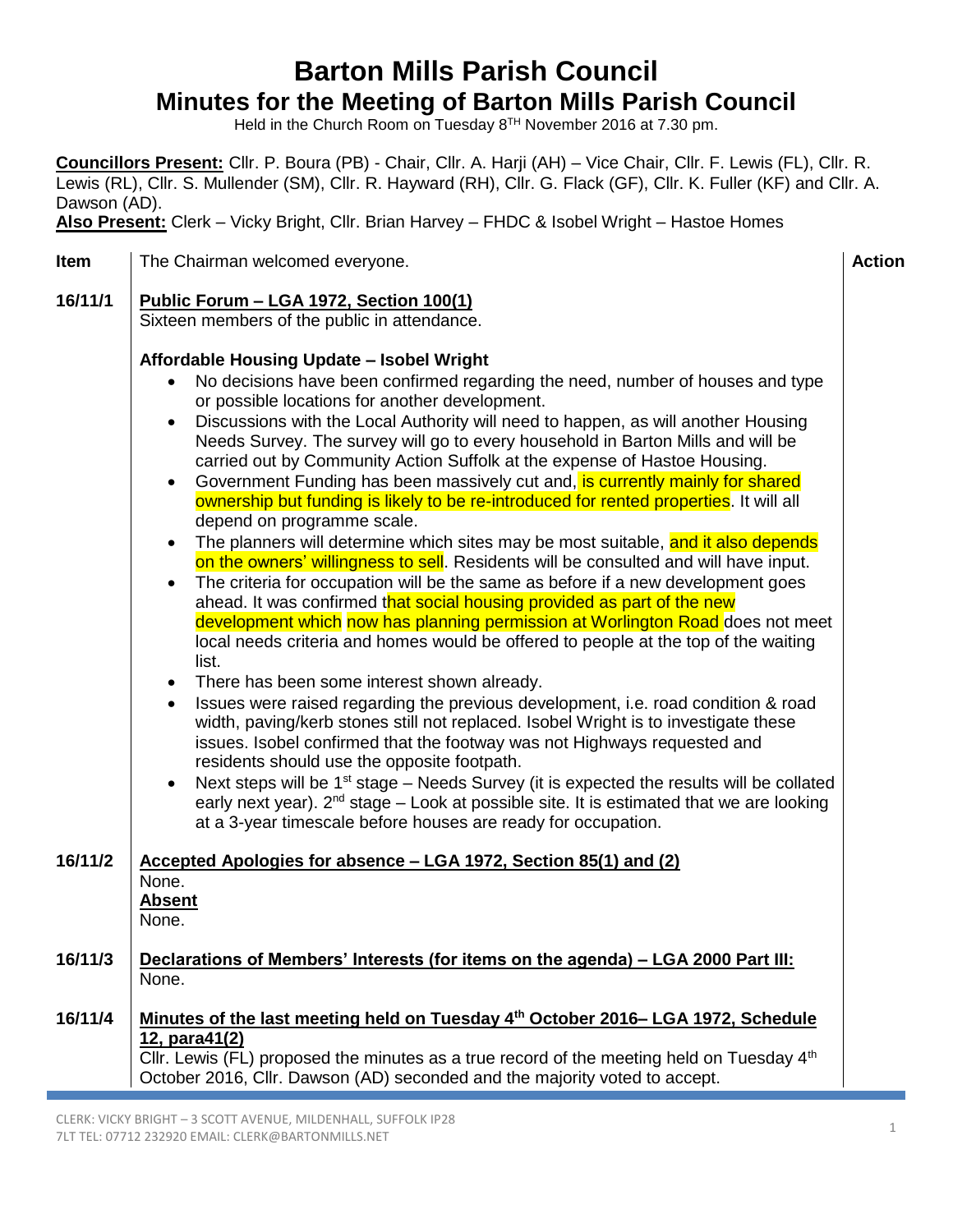|               | <b>Resolved 16/11/4.01</b><br>The Minutes of the meeting of 4 <sup>th</sup> October 2016 were adopted as a true statement and<br>signed by the Chair, Cllr. Boura (PB).                                                                                                                                                                                                                                                                                                                                                                                                                                                                                                                                                                                                                                                                                                                                                                                                                                                                                 |
|---------------|---------------------------------------------------------------------------------------------------------------------------------------------------------------------------------------------------------------------------------------------------------------------------------------------------------------------------------------------------------------------------------------------------------------------------------------------------------------------------------------------------------------------------------------------------------------------------------------------------------------------------------------------------------------------------------------------------------------------------------------------------------------------------------------------------------------------------------------------------------------------------------------------------------------------------------------------------------------------------------------------------------------------------------------------------------|
| 16/11/5       | <b>Police Matters</b><br>The Clerk confirmed that she has now been able to access the newsletter online. The latest<br>edition of your local Safer Neighbourhood Team (SNT) newsletter is now available to view<br>on the Suffolk Constabulary website https://www.suffolk.police.uk/your-area                                                                                                                                                                                                                                                                                                                                                                                                                                                                                                                                                                                                                                                                                                                                                          |
| 16/11/6<br>i) | <b>Local Authority Reports</b><br><b>Suffolk County Council</b><br>None received. Apologies sent by Cllr. James Waters.                                                                                                                                                                                                                                                                                                                                                                                                                                                                                                                                                                                                                                                                                                                                                                                                                                                                                                                                 |
| ii)           | <b>Forest Heath District Council</b><br>Cllr. Brian Harvey reported to the meeting;<br>Fiveways Farm Update - Enforcement Officers have been on site. The land is<br>$\bullet$<br>owned by FHDC and the Forestry Commission and is rented to Highways. Mr. Dale<br>has made a claim on the land and FHDC are now challenging at 1 <sup>st</sup> Tier Tribunal at<br>Land Registry. It is expected to be a long process.<br>Taxi's Licensing – Licensing is looking into zoning. In addition, the panel voted to<br>$\bullet$<br>introduce a level 2 BQ qualification for all new drivers, existing drivers will need to<br>complete this certified training before their license is renewed.<br>The new development at Worlington Road has now started. Drainage to cope with<br>$\bullet$<br>the Housing Estate is underway, with a pumping station and a 15m inclusion zone.<br>Police & Crime Commissioner Public Meeting - 6 <sup>th</sup> December 2016 at Newmarket<br>$\bullet$<br>(Public invited).                                             |
| 16/11/7<br>i) | <b>Planning Matters</b><br><b>General &amp; For Consideration:</b><br>DC/16/1871/FUL - 1no dwelling (following demolition of existing outbuilding) and new<br>access to serve 35 The Street. - 35 The Street Barton Mills IP28 6AA<br>The District Councillor has raised that a new entrance gate has been constructed with no<br>Planning Permission granted. Enforcement Officers have been asked to visit the site.<br>CIIr. Boura proposed objections due to insufficient size of plot and over development of the<br>site. A vote was taken, 4 abstained, 1 no objections and 3 object.<br>Resolved 16/11/6.01<br>It was agreed to object to planning application DC/16/1871/FUL on the grounds of<br>insufficient size of plot and over development of the site.<br><b>Awaiting Forest Heath decisions and pending appeals:</b><br>a.) DC/16/1910/HH Pitched roof to existing rear flat roofed extension at 19 Church<br><b>Meadow IP28 6AR</b> = No Update.<br>b.) DC/16/1957/HH (i)Single storey rear & side extension & (ii)attached garage to |
|               | side at 27 The Street Barton Mills IP28 6AA= No Update.<br>c.) DC/16/2112/TE3 Notification of removal of public payphone from the phone<br>box in Bell Lane. See Item 10 (iii).<br>d.) DC/16/0683/FUL Retention of hand car wash operation LOCATION Car Wash<br>Fiveways Services Fiveways Barton Mills= No Update.                                                                                                                                                                                                                                                                                                                                                                                                                                                                                                                                                                                                                                                                                                                                     |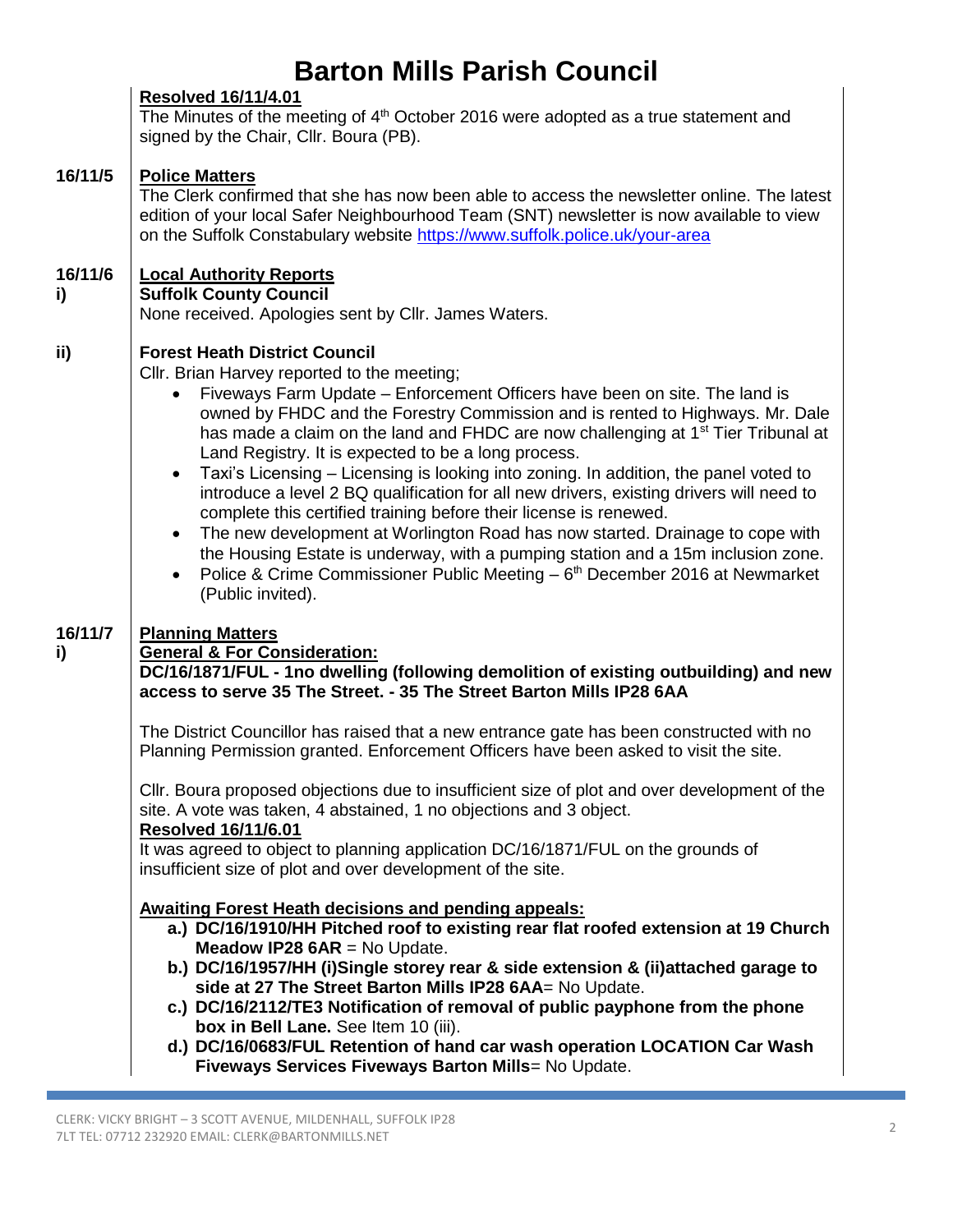|               | e.) DC/13/0927/OUT Reserved Matters Application - Submission of details under<br>outline planning permission - the means of access, appearance, landscaping,<br>layout and scale for a residential development of 78 dwellings with associated<br>garages, landscaping and ancillary works. Land South of Worlington Road<br>Mildenhall Suffolk - Update on Traffic Calming/Gate Feature & S.106 Monies<br>The Clerk reported that so far no S.106 monies had been released. She has had<br>confirmation from West Suffolk that a signalised crossing was suggested. The Clerk is to<br>respond stating that a signalised crossing is the preferred choice for the Parish. | <b>Clerk</b>               |
|---------------|----------------------------------------------------------------------------------------------------------------------------------------------------------------------------------------------------------------------------------------------------------------------------------------------------------------------------------------------------------------------------------------------------------------------------------------------------------------------------------------------------------------------------------------------------------------------------------------------------------------------------------------------------------------------------|----------------------------|
| 16/11/8<br>i) | Clerks Report Matters Arising from the Minutes of the Last Meeting (For Info Only):<br><b>Clerks Report</b><br>The Clerk reported that she had liaised with Sgt. Mark Shipton-SNT regarding concerns<br>raised by some residents regarding the opening of Old Mill Lane as a short cut to avoid the                                                                                                                                                                                                                                                                                                                                                                        |                            |
|               | A11. Sgt. Shipton has assigned one of his team to investigate with Highways.<br>The Clerk advised that she had reported the issue of Taxis being unavailable at night time<br>to Cllr. Brian Harvey, who has addressed the Licensing Team regarding this issue.                                                                                                                                                                                                                                                                                                                                                                                                            |                            |
|               | The Clerk advised that there was an outstanding issue regarding the previous two Clerk's<br>PAYE with HMRC.                                                                                                                                                                                                                                                                                                                                                                                                                                                                                                                                                                |                            |
| ii)           | <b>Remembrance Ceremony</b><br>Sunday 13 <sup>th</sup> November 2016 at 10:45am in the Peace Garden, followed by refreshments in<br>the Village Hall, provided by the Parish Council. The wreaths have been purchased by<br>Charlie Peachey, and the Ceremony is to be performed by Glynn East. James Bercovici will<br>be providing the wine and help is needed to serve refreshments and setting up tables and<br>chairs.                                                                                                                                                                                                                                                |                            |
| iii)          | RIS2 A11 Fiveways and at Grade Crossings Update<br>Councillor's Dawson (AD), Lewis (RL) and Boura (PB) compiled comments and Cllr. Boura<br>submitted the comments to Peter Grimm on behalf of the Parish Council, which have been<br>acknowledged. The next meeting is on 6 <sup>th</sup> December 2016 at 2pm. It was confirmed that<br>Councillors Boura, Lewis (RL) and Mullender will attend.                                                                                                                                                                                                                                                                         | <b>PB/RL/</b><br><b>SM</b> |
| 16/11/9<br>i) | <b>Correspondence</b><br>Forest Heath District Council and St Edmundsbury Borough Council (West Suffolk<br>Councils) are currently consulting on a joint Sex Establishment Licensing Policy for West<br>Suffolk.                                                                                                                                                                                                                                                                                                                                                                                                                                                           |                            |
|               | The proposed West Suffolk policy is mostly the same as the existing policies across both<br>councils. For St Edmundsbury, the main difference is the introduction of a wider range of<br>minimum standard conditions. This is based on national best practice. For Forest Heath,<br>there are no significant differences other than minor amendments to enable it to become a<br>joint document for West Suffolk.                                                                                                                                                                                                                                                          |                            |
|               | It should be noted that the policy includes a fee increase which reflects the high cost of<br>processing licensing applications.                                                                                                                                                                                                                                                                                                                                                                                                                                                                                                                                           |                            |
|               | The consultation is open between $24th$ October and $5th$ December 2016 and the full policy is                                                                                                                                                                                                                                                                                                                                                                                                                                                                                                                                                                             |                            |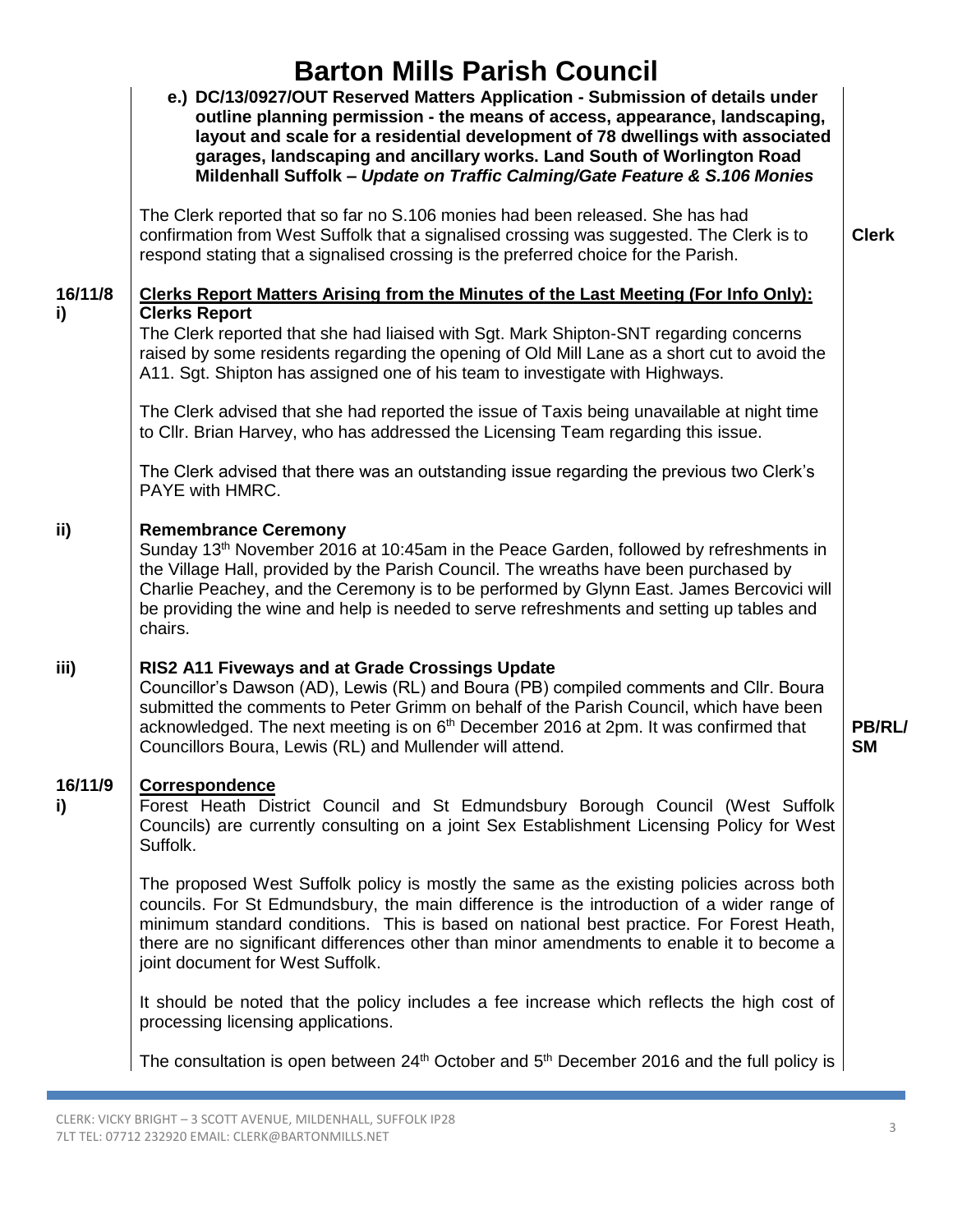|                | on the website www.westsuffolk.gov.uk/consultation. Consultation responses would be<br>welcome from existing licence holders, the public and statutory stakeholders. Please send<br>your comments in writing to licensing@westsuffolk.gov.uk.                                                                                                                                                                                                                                                                                                                                                                                                                                                                                                                                                                                           |              |
|----------------|-----------------------------------------------------------------------------------------------------------------------------------------------------------------------------------------------------------------------------------------------------------------------------------------------------------------------------------------------------------------------------------------------------------------------------------------------------------------------------------------------------------------------------------------------------------------------------------------------------------------------------------------------------------------------------------------------------------------------------------------------------------------------------------------------------------------------------------------|--------------|
| 16/11/10<br>i) | <b>Parish Matters</b><br><b>Footpath to Mildenhall</b><br>CIIr. Boura (PB) is to follow up on progress and report back at the December meeting.                                                                                                                                                                                                                                                                                                                                                                                                                                                                                                                                                                                                                                                                                         | <b>PB</b>    |
| ii)            | <b>VAS/SID</b><br>CIIr. Hayward gave a report from Sue Dampier, the Speed Watch Coordinator from<br>Worlington, which gave costings of a Westcotec mini-SID at £2625 and a Data collector at<br>an extra £250, to be shared on a 2/3 proportion between Worlington and Barton Mills.<br>Brackets cost £50 per pair. The Clerk confirmed that Highways had agreed to install the<br>posts free of charge. Consultation with residents and a site visit by an engineer to inspect<br>the proposed sites would be the next step. Councillors discussed the option of co-share<br>with Worlington or purchasing their own unit outright. Cllr. Dawson (AD) proposed buying<br>own unit, a vote was taken with 3 abstaining, 5 for and 1 against.<br><b>Resolved 16/11/10.01</b>                                                             |              |
|                | It was agreed that the option to purchase own unit was the agreed option.<br>The Clerk is to email the information and costs to Cllr. Harvey for possible Locality Budget<br>Funding support.                                                                                                                                                                                                                                                                                                                                                                                                                                                                                                                                                                                                                                           | <b>Clerk</b> |
| iii)           | Defibrillator and Phone Box Adoption Update<br>The Clerk confirmed that a formal request to adopt the phone box under Planning<br>Application DC/16/2112/TE3 had been submitted and she is awaiting an update. Cllr. Boura<br>advised she will update Terrence Waters.                                                                                                                                                                                                                                                                                                                                                                                                                                                                                                                                                                  | <b>PB</b>    |
| iv)            | <b>Good Neighbour Scheme</b><br>CIIr. Boura reported that only a few volunteers turned up at the meeting. A small group has<br>agreed to go forwards and a meeting with Gt. Barton and Lakenheath schemes is to be<br>arranged to discuss practicalities. Cllr. Boura advised that John Eaton had offered his<br>services at a cost of £25 per hour to assist with the coordination of the meeting and the<br>scheme. Cllr. Lewis (RL) proposed that an amount of £100 be agreed for John Eaton's<br>services and for Hall Hire, and that this be reviewed at the next stage of the scheme. A vote<br>was taken and it was agreed unanimously.<br><b>Resolved 16/11/10.02</b><br>An amount of £100 be agreed for John Eaton's services and for Hall Hire, for the meeting<br>and that this be reviewed at the next stage of the scheme. |              |
| V)             | <b>Football Coaching</b><br>CIIr. Lewis (FL) confirmed a good turnout (32 plus), following further advertising using<br>posters and social media. Thanks were offered to the Parish Council by many that<br>attended. Thanks were given to Cllr. Harvey for Locality Funding. Cllr. Harvey suggested<br>that the Clerk write to Lesley-Ann Keogh (Community Engagement Manager - FHDC) to<br>see if any funding was available for further sessions in the future.                                                                                                                                                                                                                                                                                                                                                                       | <b>Clerk</b> |
|                | CIIr. Lewis (RL) confirmed that the bank details had been sent for the funds to be<br>transferred to the Parish Council account.                                                                                                                                                                                                                                                                                                                                                                                                                                                                                                                                                                                                                                                                                                        |              |
|                |                                                                                                                                                                                                                                                                                                                                                                                                                                                                                                                                                                                                                                                                                                                                                                                                                                         |              |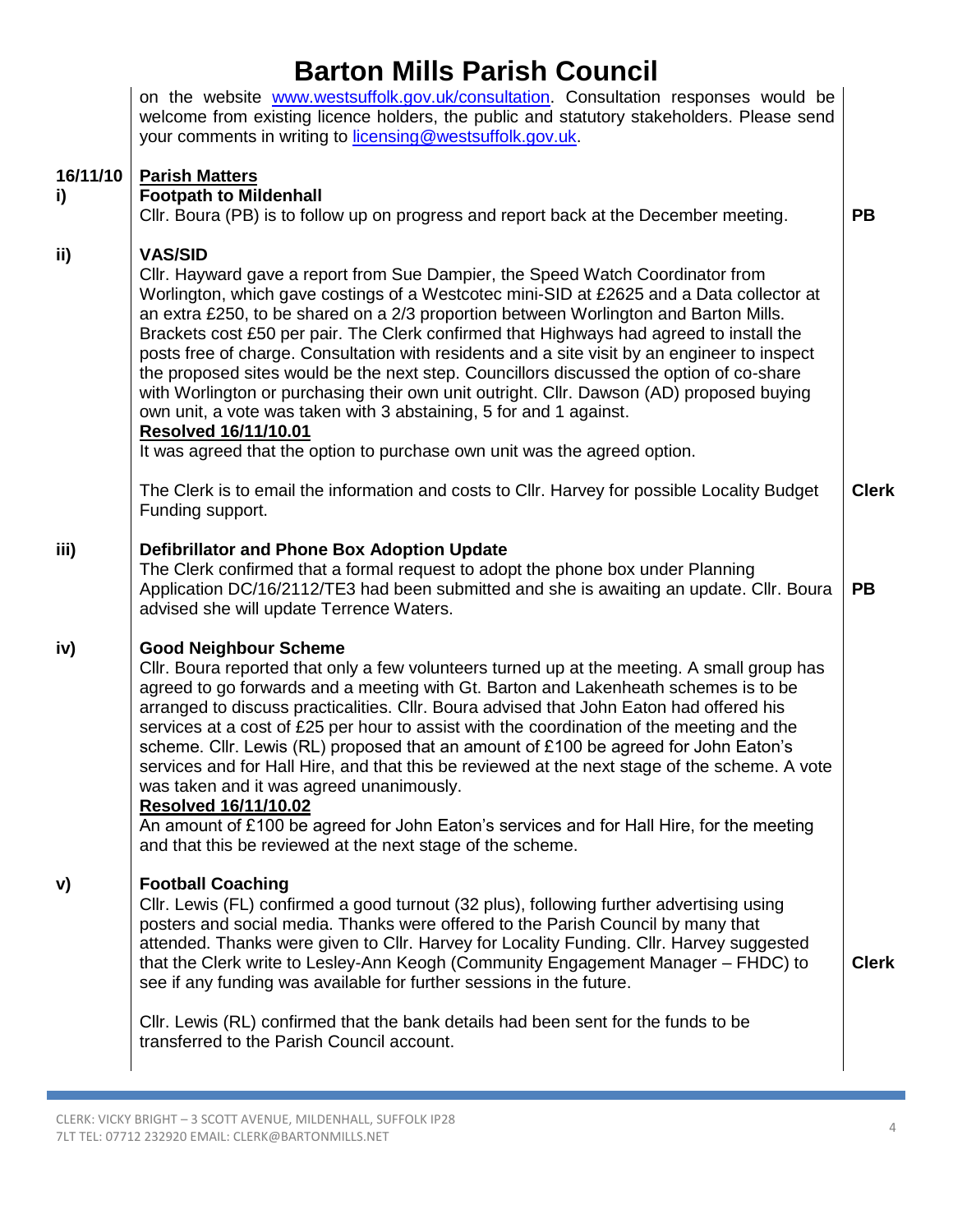|                |                                                                                                                                                                                                                                                                                                                                                                                                                                                                                                                                                  | <b>Barton Mills Parish Council</b>                                                                                                                                                                                                                                                                                                                                                                                                                                                                                                                                                                                                                                                                  |      |         |              |
|----------------|--------------------------------------------------------------------------------------------------------------------------------------------------------------------------------------------------------------------------------------------------------------------------------------------------------------------------------------------------------------------------------------------------------------------------------------------------------------------------------------------------------------------------------------------------|-----------------------------------------------------------------------------------------------------------------------------------------------------------------------------------------------------------------------------------------------------------------------------------------------------------------------------------------------------------------------------------------------------------------------------------------------------------------------------------------------------------------------------------------------------------------------------------------------------------------------------------------------------------------------------------------------------|------|---------|--------------|
| vi)            | <b>Street Lighting Quote Update</b><br><b>PB</b><br>Cllr Boura has not yet received the quote and is to chase this and she has also requested a<br>quote for a maintenance contract for the four lights that Kier are unable to maintain.                                                                                                                                                                                                                                                                                                        |                                                                                                                                                                                                                                                                                                                                                                                                                                                                                                                                                                                                                                                                                                     |      |         |              |
| vii)           | <b>Notice Board on Worlington Road</b>                                                                                                                                                                                                                                                                                                                                                                                                                                                                                                           | Cllr. Hayward (RH) raised concerns that the height of the board is too low. Cllr. Boura<br>confirmed she had confirmed the height of the board with the contractor when it was<br>installed, however there appeared to have been miscommunication and the board has<br>already been moved once. The poles have been cut to the current height, so options of how<br>to resolve the situation were discussed, such as welding the poles back together, if the<br>contractor still had the other bits, or purchasing new poles. It was suggested to monitor any<br>public concern raised regarding the height before any decision is made regarding<br>expenditure to change the height of the board. |      |         |              |
| viii)          | <b>Peace/Rose Garden Maintenance Works</b><br>Quotes from INL landscapes were presented regarding options to put down slate or wood<br>chippings on the Peace Garden. The condition of the garden was discussed and whether<br>new posts were also needed, or whether it was best just to re-landscape the whole garden.<br>It was suggested that the Finance Committee look at this when the budget is reviewed and<br>consider budgeting £1000 for future improvements.                                                                        |                                                                                                                                                                                                                                                                                                                                                                                                                                                                                                                                                                                                                                                                                                     |      |         |              |
| ix)            | Quotes to Repair the Tarmac in the car Park<br>CIIr. Boura (PB) raised the issue of the tarmac in the car park being broken away and<br>needing repair/replacement. Options were discussed, including whether edging was<br>required to be installed. Cllr. Boura presented quotes for two options from INL Landscapes.<br>The Clerk advised that any decision would need to be deferred until a minimum of 3 quotes<br>could be obtained. The Clerk is to source like for like quotes for the two options provided by<br><b>INL Landscapes.</b> |                                                                                                                                                                                                                                                                                                                                                                                                                                                                                                                                                                                                                                                                                                     |      |         | <b>Clerk</b> |
| 16/11/11<br>i) | <b>Finance</b><br>Parish Council Bank Balances and Reconciliation from list of Payments & Receipts<br><b>Resolved 16/11/11.01</b><br>That the bank balances and reconciliation of payments and receipts be received and<br>adopted and initialled & signed as such by the Chairman (PB). The bank account balance<br>as of 4 <sup>th</sup> November 2016 is £32,897.56.                                                                                                                                                                          |                                                                                                                                                                                                                                                                                                                                                                                                                                                                                                                                                                                                                                                                                                     |      |         |              |
| ii)            | Cheques for Signing and Approval & to Authorise Payment of Outstanding Invoices<br><b>Resolved 16/11/11.02</b><br>It was agreed to approve the payments of the following outstanding invoices and the<br>cheques were approved and signed by Cllr. P. Boura, Cllr. F. Lewis and Cllr. R. Lewis                                                                                                                                                                                                                                                   |                                                                                                                                                                                                                                                                                                                                                                                                                                                                                                                                                                                                                                                                                                     |      |         |              |
|                | <b>INL Landscapes</b>                                                                                                                                                                                                                                                                                                                                                                                                                                                                                                                            | <b>Grass Cutting</b>                                                                                                                                                                                                                                                                                                                                                                                                                                                                                                                                                                                                                                                                                | 1460 | £305.00 |              |
|                | Mrs V Bright                                                                                                                                                                                                                                                                                                                                                                                                                                                                                                                                     | <b>October Salary</b>                                                                                                                                                                                                                                                                                                                                                                                                                                                                                                                                                                                                                                                                               | 1461 | £262.66 |              |
|                | Mrs V Bright                                                                                                                                                                                                                                                                                                                                                                                                                                                                                                                                     | Mileage & Expenses                                                                                                                                                                                                                                                                                                                                                                                                                                                                                                                                                                                                                                                                                  | 1462 | £24.95  |              |
|                | <b>CAS</b>                                                                                                                                                                                                                                                                                                                                                                                                                                                                                                                                       | <b>OneSuffolk Website</b>                                                                                                                                                                                                                                                                                                                                                                                                                                                                                                                                                                                                                                                                           | 1463 | £60.00  |              |
|                | Mr C Peachey                                                                                                                                                                                                                                                                                                                                                                                                                                                                                                                                     | Remembrance Wreaths                                                                                                                                                                                                                                                                                                                                                                                                                                                                                                                                                                                                                                                                                 | 1464 | £60.00  |              |
|                | Mrs P Boura                                                                                                                                                                                                                                                                                                                                                                                                                                                                                                                                      | <b>Expenses</b>                                                                                                                                                                                                                                                                                                                                                                                                                                                                                                                                                                                                                                                                                     | 1465 | £9.89   |              |
| iii)           | <b>Update on Bank Mandate</b>                                                                                                                                                                                                                                                                                                                                                                                                                                                                                                                    |                                                                                                                                                                                                                                                                                                                                                                                                                                                                                                                                                                                                                                                                                                     |      |         |              |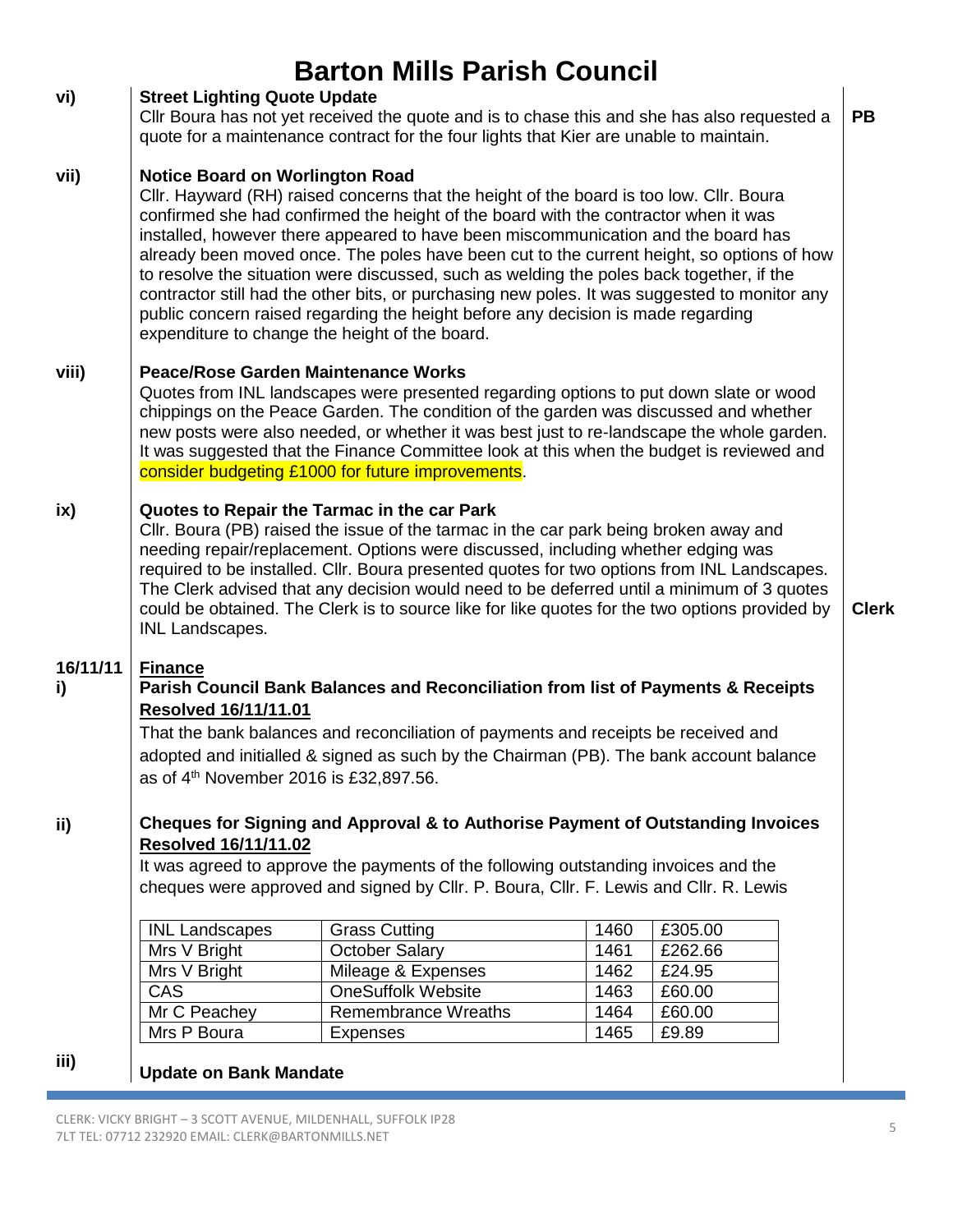Cllr. Boura confirmed she had spoken again with the Bank Manager and there was still no progress. Cllr. Boura will chase them again tomorrow and report back an update. The issue of the Clerk not having any access to the bank or statements was discussed, it was suggested that until the current mandate is finally processed the position remain and James/Cllr. Boura continue to scan any statements and email to the Clerk.

### **Finance Working Group**

**iv)**

Cllr. Lewis (RL) proposed that a Finance Committee be formed to meet annually to discuss Budget, Precept setting and Capital Expenditure. A vote was taken 1 abstained and 8 voted in agreement. The Clerk confirmed that the Committee would need to meet in public and formal agenda's and minutes published and recorded. She also confirmed that the Committee is set up for advisory purposes only and has no delegated authority to make decisions on or authorise expenditure.

### **Resolved 16/11/11.03**

It was agreed that a Finance Committee be formed to meet annually to discuss Budget, Precept setting and Capital Expenditure. It was agreed that the members would be Cllr. Boura, Cllr. Lewis (RL) and Cllr. Harji.

A meeting of the Finance Committee to urgently review the 2016/17 budget and to discuss the budget and precept for 2016-18 was arranged for Tuesday 29<sup>th</sup> November 2016 at 7:30pm in the Church Room.

#### **v) Procedural Change**

The Clerk outlined her suggestions for the Agenda format and the Minutes format, and agreed that the Public Forum remain as an open discussion for any issues, not just those related on the agenda, but suggested that it be given a time limit of 15 minutes. However, it was pointed out that this was unnecessary as there was currently a three-minute limit for each speaker. It was agreed to try out the new formats for a trial period and the Clerk urged Councillor's to put forward any concerns or suggested changes. Agenda's and draft minutes are to be drafted in consultation with the Council as a whole. Cllr. Boura asked that the Header on the minutes template be removed.

Cllr. Lewis (RL) proposed this be agreed and all voted to accept **Resolved 16/11/11.04**

That the Clerk make the necessary changes as suggested and that it be given a trial period of 2-3 months.

#### **vi) Clerk & Council Working Relationship and Communication Procedure**

The Clerk reiterated the days and hours she works and requested that correspondence between herself and Councillors be by email, as the preferred choice. It was agreed that the Chairman and Clerk would liaise by email once a week for update on progress and any new issues raised or to be addressed, and that the Vice Chairman would be courtesy copied on all emails exchanged. It was also agreed that unless there was an urgent need, meetings between the Chairman and Clerk would be kept to a minimum, with no unnecessary meetings and that a second Councillor would be present at any meetings. It was agreed that the Clerk should be allowed to carry out her duties and that she would only confer with the Chairman or Council when she felt it necessary.

Cllr. Lewis (RL) proposed and Cllr. Dawson (AD) seconded and all voted to accept the communication procedure.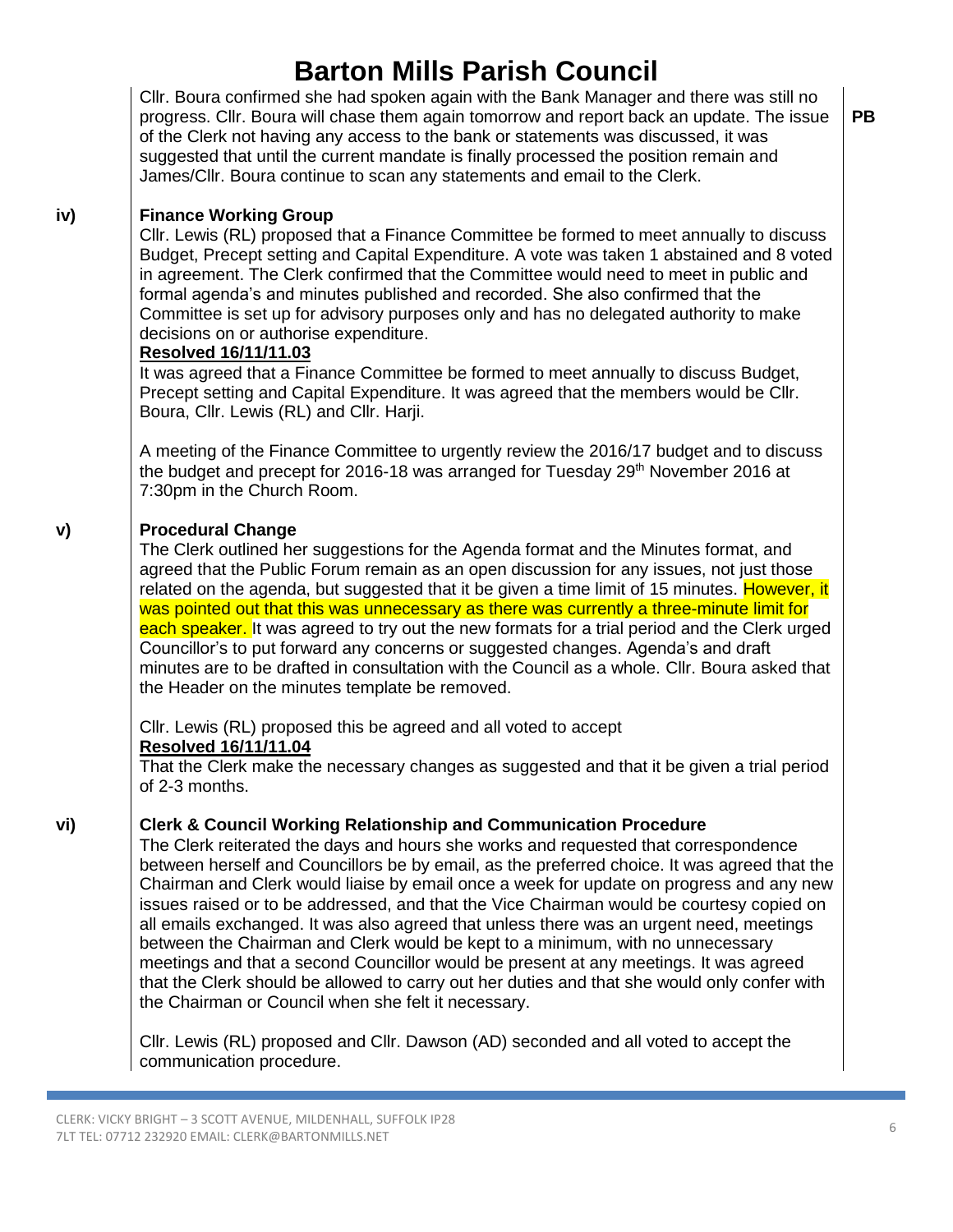|  | <b>Barton Mills Parish Council</b> |
|--|------------------------------------|
|  |                                    |

|                | <b>Resolved 16/11/11.05</b><br>It was agreed to accept the Clerks communication procedure.                                                                                                                                                                                                                                                                                                                                                                                                                                                                                                                                                                                                                                                                                                                                                                                                                                                                                                                                                                                                                                                                                                                                                                                                                                                                                                                                            |              |  |
|----------------|---------------------------------------------------------------------------------------------------------------------------------------------------------------------------------------------------------------------------------------------------------------------------------------------------------------------------------------------------------------------------------------------------------------------------------------------------------------------------------------------------------------------------------------------------------------------------------------------------------------------------------------------------------------------------------------------------------------------------------------------------------------------------------------------------------------------------------------------------------------------------------------------------------------------------------------------------------------------------------------------------------------------------------------------------------------------------------------------------------------------------------------------------------------------------------------------------------------------------------------------------------------------------------------------------------------------------------------------------------------------------------------------------------------------------------------|--------------|--|
| 16/11/12<br>i) | <b>Councillors Reports and Items for the next agenda</b><br>External Meetings that Councillors may wish to report upon<br>None.                                                                                                                                                                                                                                                                                                                                                                                                                                                                                                                                                                                                                                                                                                                                                                                                                                                                                                                                                                                                                                                                                                                                                                                                                                                                                                       |              |  |
| ii)            | <b>Councillors Reports</b><br>CIIr. Boura advised she had received correspondence from the Royal British Legion<br>seeking new members.                                                                                                                                                                                                                                                                                                                                                                                                                                                                                                                                                                                                                                                                                                                                                                                                                                                                                                                                                                                                                                                                                                                                                                                                                                                                                               |              |  |
|                | CIIr. Boura advised she had now sorted through archive files and had handed over a box of<br>archived Minutes and Financial Records to Cllr. Dawson for storage. She continues to work<br>through the rest of the archiving.                                                                                                                                                                                                                                                                                                                                                                                                                                                                                                                                                                                                                                                                                                                                                                                                                                                                                                                                                                                                                                                                                                                                                                                                          | <b>PB</b>    |  |
|                | CIIr. Lewis (RL) reported that the leaves on the footpaths and roads were becoming a<br>problem. The Clerk said she would enquire with Highways to see if a road sweeper could<br>come out to the village.                                                                                                                                                                                                                                                                                                                                                                                                                                                                                                                                                                                                                                                                                                                                                                                                                                                                                                                                                                                                                                                                                                                                                                                                                            | <b>Clerk</b> |  |
| iii)           | <b>Items for Future Agendas</b><br>Budget 2016-17 Revision for Adoption<br>$\bullet$<br>Budget 2017-18 and Precept for Adoption<br>٠<br><b>Bank Mandate Update</b><br>٠<br><b>Investment of Reserve Update</b><br>$\bullet$<br><b>Street Lighting Update</b><br>$\bullet$<br><b>Football Coaching Funds Transfer Update</b><br>$\bullet$<br>Good Neighbour Scheme Update<br>$\bullet$<br><b>VAS/SID Funding Update</b><br>$\bullet$<br>Footpath to Mildenhall Update<br>$\bullet$<br>Defibrillator/Payphone Update<br>$\bullet$<br><b>Car Park Quotes</b><br>٠<br>A11<br>$\bullet$<br>Code of Conduct Adoption<br>$\bullet$<br>2017 Meeting Dates<br>$\bullet$<br>The next meeting will be held on Tuesday $6th$ December 2016 at 7:30pm, in the Village Hall.<br>There being no further business the meeting closed at 10:04pm<br>The Meeting re-convened at 10:07pm.<br>Cllr. Dawson (AD) raised the issue of the outstanding PAYE bills from HMRC for James and<br>Abi's tax. It was confirmed that Enforcement Officers had attended the Clerks home and<br>that they had stated they would return in 1 week. It was proposed by Cllr. Dawson (AD) that<br>the Council pay the outstanding amounts and that she would then resolve the issue with<br>HMRC and try and get a refund for any amount paid incorrectly. Cllr. Harji seconded and a<br>vote was taken. All agreed in favour of paying the outstanding amounts to HMRC. |              |  |
|                | Resolved 16/11<br>It was agreed to approve the payment of the amount of £232.44 for Abi's tax and for the                                                                                                                                                                                                                                                                                                                                                                                                                                                                                                                                                                                                                                                                                                                                                                                                                                                                                                                                                                                                                                                                                                                                                                                                                                                                                                                             |              |  |